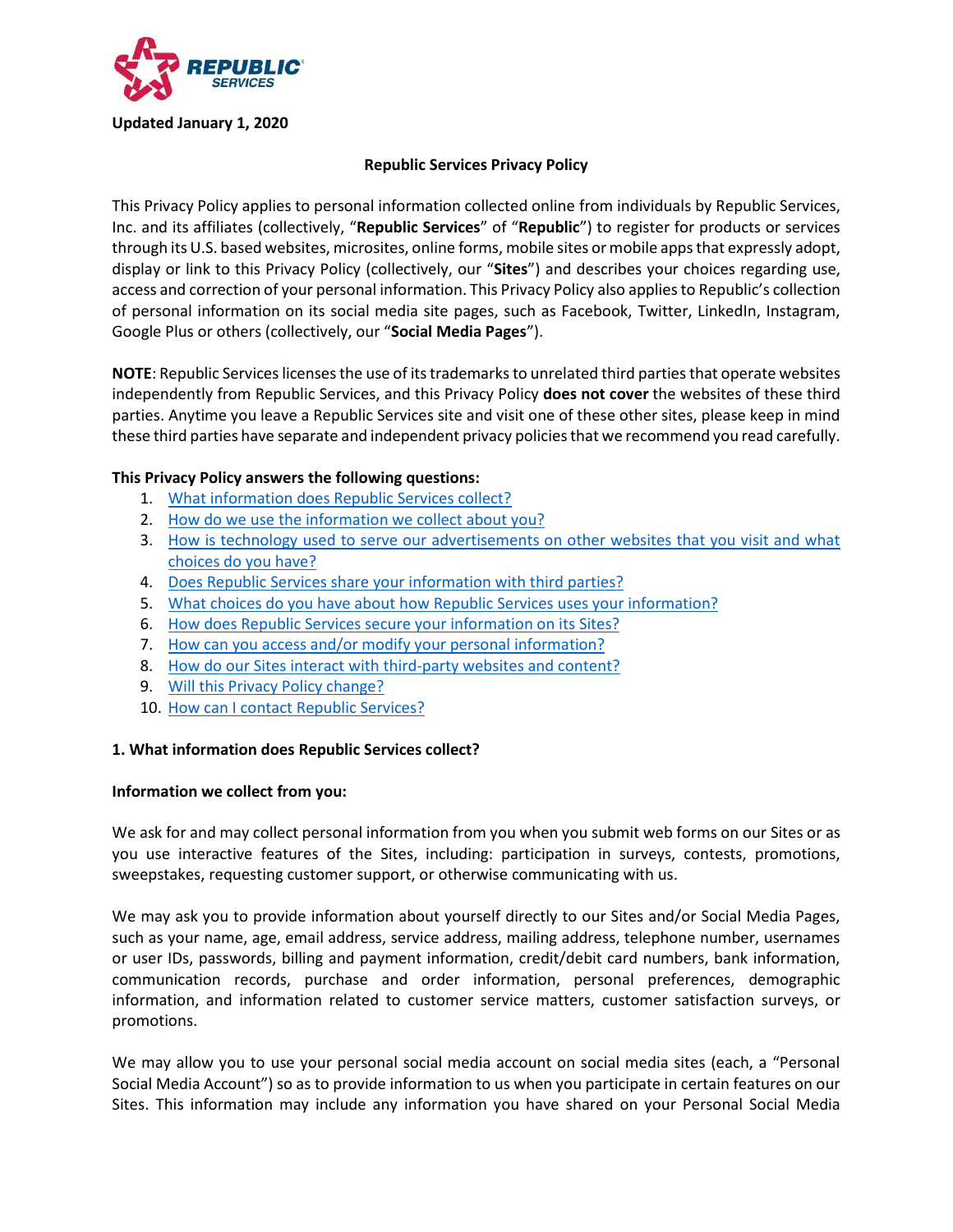

Accounts, such as your name, profile picture, address, email address, country, gender, networks, user ID, friend list, language, birthday, education and work history, interests, and likes. In some instances, we may communicate with you through your Personal Social Media Account and we may collect the information that you provide in response to such communications.

Our Privacy Policy does not cover the privacy and security practices of the social media sites on which Republic Services has its Social Media Pages. It is also possible that we will be able to continue collecting this information from your Personal Social Media Accounts should the information be revised by you later. Please note that you may choose not to provide us with certain requested information, but then you might not be able to take advantage of some of the features on our Sites.

See the "[7. How can I access and/or modify my personal information?](#page-5-1)" section below for information regarding your ability to access and/or modify the personal information that you provide us.

#### **Information collected through technology**:

A. **Navigational Information**. Navigational information is collected by us and our third-party service providers when you use our Sites. For example, we automatically collect IP addresses; website usage information such as browser type and version; operating system information; the Internet service provider used to access our Sites; use of links to arrive at our Sites and the IP address from which you arrived; web pages requested and viewed on our Sites, and time spent on our Sites; and, for our mobile websites and apps, technical information about the device used, such as screen size, cookie support by the device and how images may appear.

B. **Location Information.** Our Sites and emails include features that may require collecting different types of location information that we then use for the specific feature you have selected, such as:

- *Service Locator.* Our Sites may allow you to search for the nearest location offering our services and a means to contact that location. If you access one of our Sites through a mobile device and you have enabled location-based services, specific location information may be collected for these features. If you access these features through a desktop device, you may be able to choose to have your browser provide us your location information to respond to your request. The specificity of the desktop device location information can vary depending on the browser you are using and how you are connected to the Internet.
- *Email*. Our emails may use your IP Address to determine the postal code where you are located when you open the email. This allows us to tailor content to you, such as a map of nearby stores carrying our products and services. The specificity of the location can vary depending on the device used to open our emails.

C. **Cookies and other similar technology**. We and our third party service providers use "cookies." Cookies assign a unique identification to your device and are typically stored on your device by your web browser. We may also use pixel tags (also known as web beacons, web bugs, and clear GIFs) on the Sites and in emails. A pixel tag is a nearly invisible pixel-sized graphic image on a webpage or in an email message. We and our third party service providers use cookies, pixel tags and similar technology to collect information about things like: your interactions with our Sites and with our advertisements; the times you visit our Sites; confirmation when you open email from us, including the time you open the email and whether you click on any links in the email; and the sites you visit after visiting one of our Sites (as described in more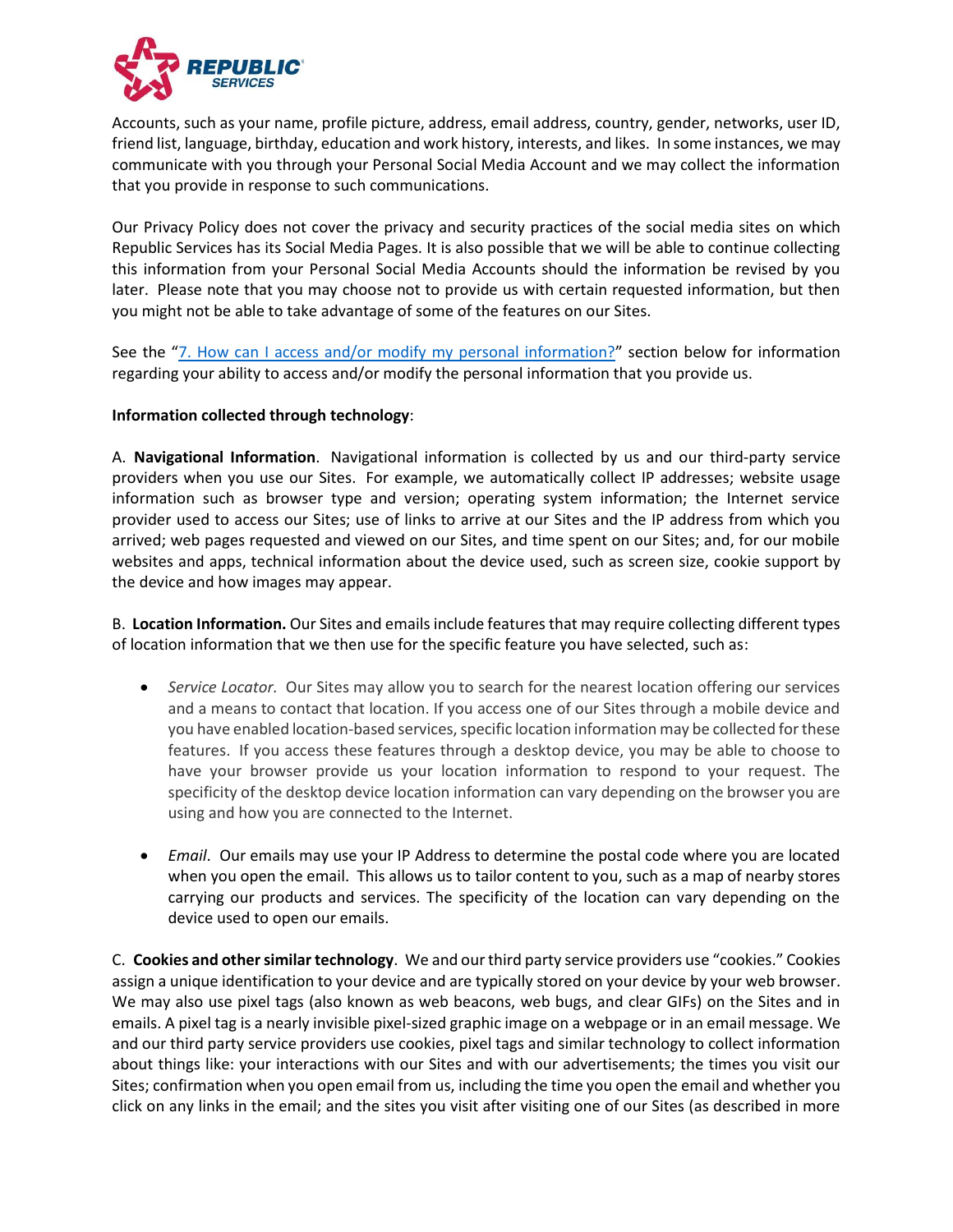

detail, below, in the "3. How is technology used to serve [our advertisements on other websites that you](#page-3-0)  [visit and what choices do you have?](#page-3-0) " section) and, on some of our Sites to keep track of information you place in your shopping cart.

In our online employment application process, we separately collect aggregate information about the number of users that apply for jobs, jobs viewed and other similar information to assist in improving that process.

For additional information on the use of cookies for advertising, see section "3. How is technology used [to serve our advertisements on other websites that you visit and what choices do you have?](#page-3-0) ".

**Information obtained from third-parties:** We may combine information about you from other sources with the information we have collected about you on our Sites or Social Media Pages. For example, in connection with searching and applying for jobs with us, we use a third-party service provider to collect and process the applicant profiles and preferences, monitor website activity, maintain the database based in the U.S. and provide plug-ins (such as LinkedIn) at your request. Information you voluntarily supply will be stored in a database, which will be accessed by authorized personnel of Republic Services to address your inquiry or consider you for employment purposes with any of our affiliates. We may also keep the information for future consideration.

#### <span id="page-2-0"></span>**2. How do we use the information we collect about you?**

The information we learn from you helps us personalize and improve your experience with us and our communications to you, and helps us continually improve your experience on our Sites. We use the information you provide, information collected through your Personal Social Media Accounts and information collected on our Social Media Pages for a variety of purposes, such as:

- enabling you to access and use our Sites and our products and services;
- determining your eligibility for services as well as processing and completing transactions, as well as sending you related information, including purchase confirmations and invoices;
- delivering products or services that you have ordered;
- conducting and improving our customer service;
- personalizing our Sites, our products and services and improving the content of our Sites;
- conducting market research and surveys;
- marketing our goods and services, developing and conducting promotions;
- communicating with you and responding to your inquiries;
- operating, evaluating and improving our business and services;
- performing accounting, auditing, workforce management, and other internal functions);
- other internal business purposes including but not limited to opening online accounts, verifying billing accuracy, monitoring and analyzing trends, usage and activities in connection with our Sites, products and services; and
- managing and protecting against fraud and other illegal activity

We use **location information** for many of the same purposes listed above. In addition, location information may be used for features such as:

• *Service Locator*. Our Sites may allow you to search for the nearest location offering our products and/or services, which can be paid for, scheduled or otherwise managed through our Sites.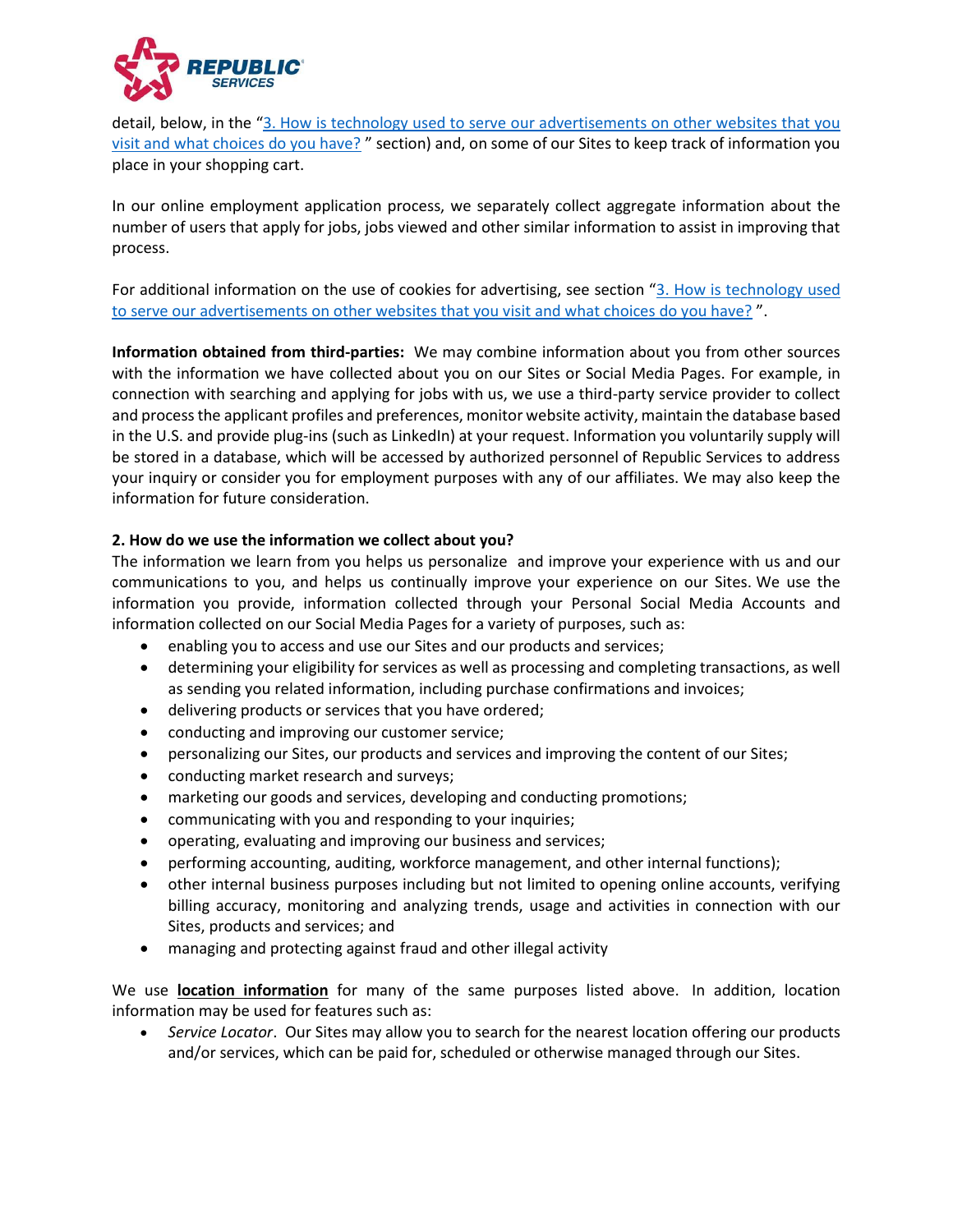

- *Available Services*. We also use location data to provide information about active services at an address. For instance, you can type in any routed address into our "schedule page" and get the residential recurring services available for that address.
- *Email*. Our emails may use your IP Address to determine the postal code where you are located when you open the email. This allows us to tailor content to you, such as a map of nearby stores carrying our products and services.
- *Mobile Offers*. If you consent to receive them, we may send offers to your mobile devices when you are in certain locations.

We use **online navigational information** gathered through technology to help us evaluate how our visitors, applicants, and customers use and navigate our Sites, including the number and frequency of visitors to each web page of our Sites, difficulties that visitors, customers or applicants may have with our Sites, and the length of their visits to our Sites. We analyze this information to improve the content of our Sites and for other internal business purposes.

We use information collected through cookies and similar technology for many of these same purposes. In addition, cookies and similar technology are used for things like personalizing your experience on our Sites, determining return visitors, serving tailored advertisements on other Sites, measuring the effectiveness of our advertising and, for some of our Sites, keeping track of the content of your shopping cart. We use third-party analytics providers, such as Google Analytics, to measure traffic and usage trends, and to help us better understand your use of and interaction with our Sites and Social Media Pages. For more information on how Google uses data when you use our Sites, [click here.](http://www.google.com/policies/privacy/partners/)

Similar to the navigational information described above, the social media sites where we have our Social Media Pages may provide aggregate information and analysis to us about visitors to our Social Media Pages. This allows us to better understand and analyze our user growth, general demographic information about the users of, and interaction with content on, our Social Media Pages.

This Privacy Policy governs the information collected at the Sites irrespective of where you are located, for example, when you access, browse or interact with the Sites, when you apply for a posted job and when you make payments or purchases through any of the Sites. This means your personal information may be stored outside of the area or state, and/or country in which you reside, and processed by us, an affiliate or a third-party service provider as described in this Privacy Policy.

## <span id="page-3-0"></span>**3. How is technology used to serve our advertisements on other websites that you visit and what choices do you have?**

We contract with third-party advertising companies to tailor online advertising to be directed to you on other websites. These third party advertising companies place, use, or rely on technology, such as cookies and pixel tags, to obtain information about your interactions with our Sites as well as with other websites. This information helps us select advertising to serve to you and where to serve it based on your experience on our Sites and other sites that you visit.

For information about opt-out programs that these third party advertising companies participate in, and the effect of opting out, click the following: NAI Opt Out [click here](http://www.networkadvertising.org/choices/) and DAA Opt-Out [click here.](http://www.aboutads.info/choices/) By clicking either of these websites, you will then leave our Site for other online sites where you may specify your preferences under those opt-out programs. You can also click the preference icon that may appear on some of our advertising served through these technologies. You should also note that our systems may not recognize "Do Not Track" headers from some or all browsers.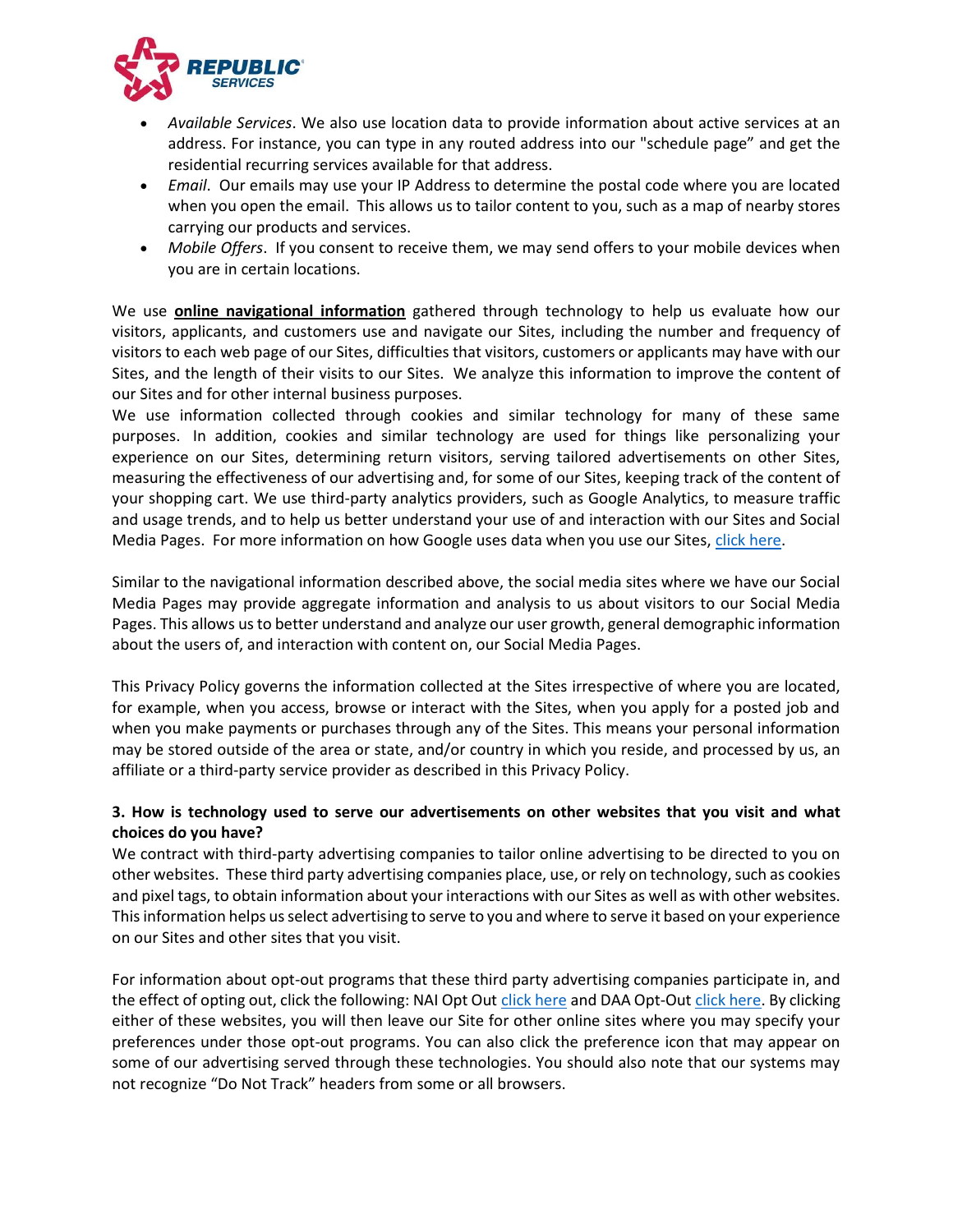

#### <span id="page-4-0"></span>**4. Does Republic Services share your information with third parties?**

Your information may be shared among Republic Services and its third party service providers and affiliates who are responsible for providing services to you so that they may communicate with you directly regarding your service and related matters. We also may share your information with third party service providers so that they can help us provide services to you, such as monitoring Site activity, marketing our goods and services, hosting a Site, processing or servicing the transactions you have authorized (including but not limited to providing such information to credit card or debit card processors, data processors or mailing services), taking surveys, maintaining our customer database, and administering and monitoring e-mails.

Additionally, your information may be shared with and disclosed to unaffiliated third parties: (1) when it is necessary for completing or servicing the transactions you have authorized, including, but not limited to, providing such information to credit card or debit card processors, data processors, or mailing services; (2) for those signing up for or receiving services, to verify the existence or condition of your account with a financial institution, credit bureau or other third-party; (3) when it is provided to third-parties under a joint marketing agreement as permitted by law; (4) to verify an application for employment; (5) in the event we sell or transfer all or a portion of our business assets or merge with another company or are involved in a corporate reorganization or other change of control, your personal information may be one of the business assets transferred, shared or sold as part of the transaction; or (6) we may disclose your personal information without your consent if we believe, in our sole discretion, it is reasonable to do so to satisfy laws or government regulations, comply with legal process or law enforcement requests, commence legal actions for violation of our website Terms of Use, or to protect rights, safety or property of Republic Services, our users or others.

#### <span id="page-4-1"></span>**5. What choices do you have over how Republic Services uses your information?**

We give you choices about the information we collect and how we communicate with you.

- a. **Email:** You may opt-out of our marketing emails by following the instructions listed in the email that you received. However, even if you opt-out you may still receive non-marketing emails, such as billing/order/shipping confirmations or customer service communications.
- b. **Location Information:**
	- 1. *Mobile Device Location Information*. Your mobile device settings may allow you to disable location-based services, which will prevent our Sites from accessing your precise mobile device location information. We recommend you review the help or user manual provided with your device for instructions.
	- 2. *Desktop Device Location Information*. Your desktop web browser may allow you to remove permission you granted through your desktop device for our Sites to access your location information and/or completely block requests for location information. We recommend you review the help or user manual provided with your browser for instructions.
	- 3. *Email Location Information*. Your email program may allow you to prevent the pixel tags or images in the emails you receive from us from downloading, which will also prevent our service provider from accessing your location information. You can also unsubscribe from receiving our emails, as described in the "Email" section above.
- c. **Postal Marketing:** If you no longer want to receive marketing materials from us via regular postal mail, please email us at [CorporateOffice@RepublicServices.com](mailto:CorporateOffice@RepublicServices.com) and tell us that you want to be removed from the Republic Services postal mailing list, including the postal address you wish to have removed.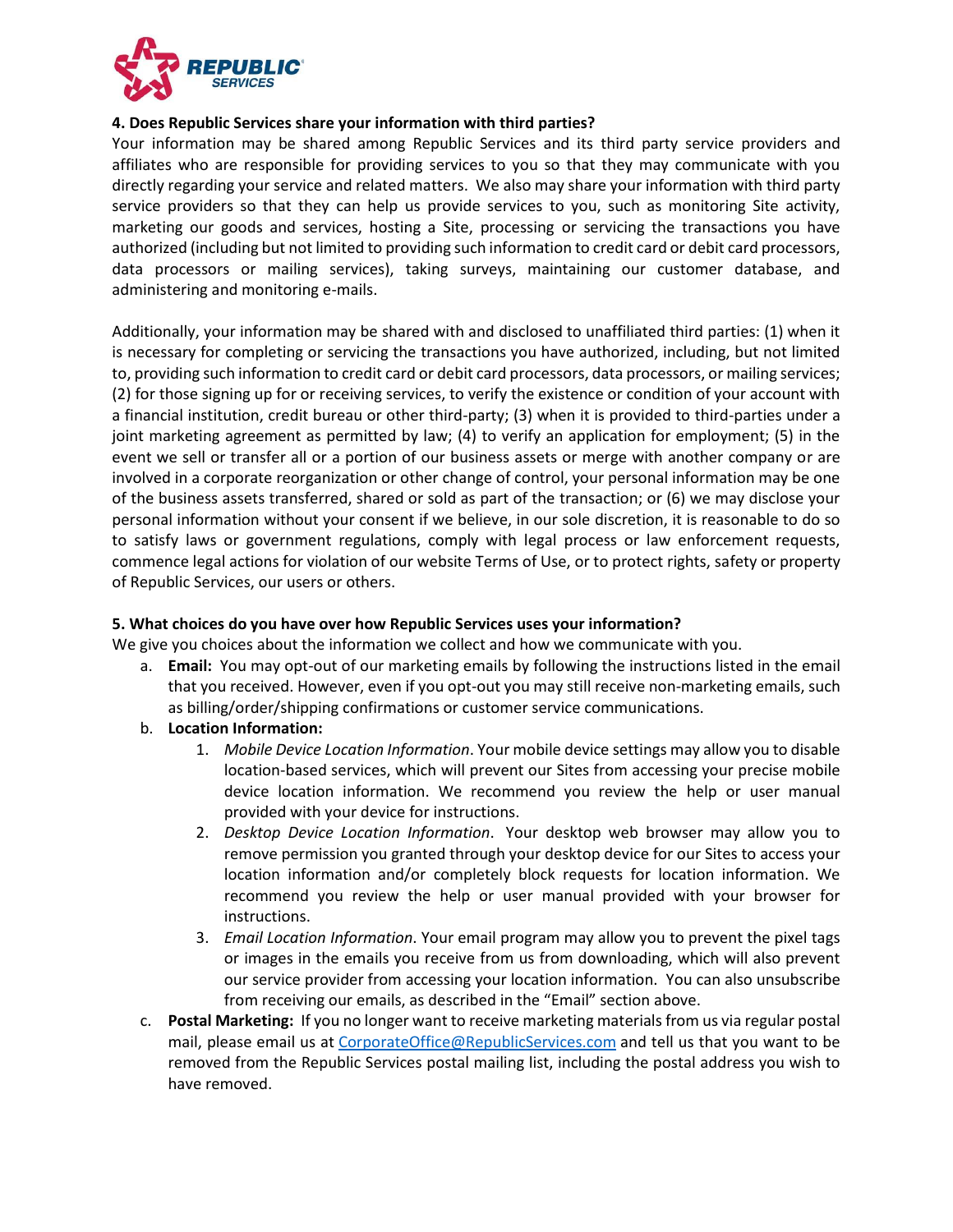

- d. **Cookies:** You may set your web browser to notify you when you receive a cookie or to not accept certain cookies. However, if you decide not to accept cookies from our Sites, you may not be able to take advantage of all of the features on our Sites. For information on how to opt-out of the use of cookies for online behavioral advertising, see "3. How is technology used to serve our [advertisements on other websites that you visit and what choices do you have?](#page-3-0)"
- e. **California Consumer Privacy Rights.** If you are a California consumer, for more information about your privacy rights, please see the section of this Privacy Policy called "California Consumer Privacy Statement" in [Annex A.](#page-6-0)

## <span id="page-5-0"></span>**6. How does Republic Services secure your information?**

We maintain administrative, technical and physical safeguards designed to protect personal information against accidental, unlawful or unauthorized destruction, loss, alteration, access, disclosure or use.

#### <span id="page-5-1"></span>**7. How can you access and/or modify your personal information?**

You may have the right to access, update and correct inaccuracies in your personal information in our custody and control, subject to certain exceptions prescribed by law. You may access, update and correct inaccuracies in certain personal information through your account. You may request access, updating and correction of inaccuracies in other personal information we have about you by emailing or writing to us at the contact information set forth below. We may request certain personal information for the purposes of verifying the identity of the individual seeking access to their personal information records. To modify your personal information, contact us at [Privacy@RepublicServices.com.](mailto:Privacy@RepublicServices.com) We will make every effort to respond to your requests in a timely manner.

#### <span id="page-5-2"></span>**8. How do our Sites interact with third-party websites and content?**

We may enable you to navigate to third-party sites through links on our Sites. We do this for your convenience. If it is not one of our Sites, we don't endorse and may not have any affiliation with the thirdparty sites, and we do not control and aren't responsible for their Internet and web practices. Whether the third-party content appears within our Site environment (like a map frame), or you leave our Site for another website to view it, the terms, conditions, and privacy policies of those other websites govern your online experience. Please review their terms of service and privacy policies if you have any question about their practices.

#### <span id="page-5-3"></span>**9. Will this Privacy Policy change?**

We may make changes to this Privacy Policy at any time to take into account new or changing circumstances, so please review it periodically. If we make a material change to our information collection, use or disclosure practices specified in this Privacy Policy, it will be applied only to information collected on a going forward basis. We will update the effective date of the Privacy Policy at the time a change is made.

#### <span id="page-5-4"></span>**10. How can I contact Republic Services?**

If you have any questions, comments, or concerns about this Privacy Policy, please contact us by e-mail at [Privacy@RepublicServices.com,](mailto:Privacy@RepublicServices.com) by telephone at the following toll free number: 833-455-0316, or write to us at: Republic Services, Inc., Attn: Privacy Policy, 18500 North Allied Way, Phoenix, AZ 85054 making sure to include your name and mailing address or telephone number so that we can contact you.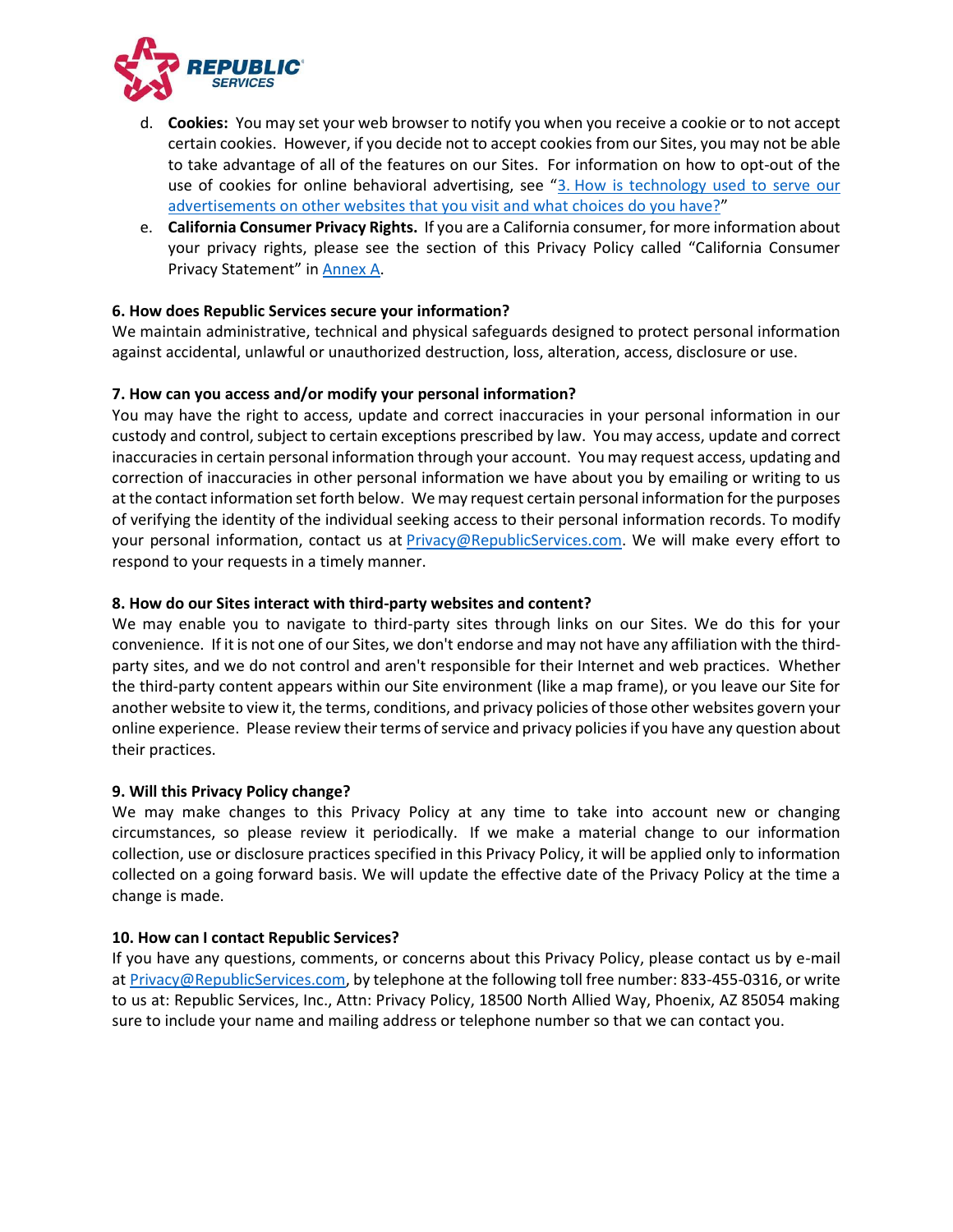

#### **ANNEX A**

#### **Republic Services, Inc.**

#### <span id="page-6-0"></span>**CALIFORNIA CONSUMER PRIVACY STATEMENT**

This California Consumer Privacy Statement supplements th[e Privacy](#page-0-1) Policy. It applies solely to California consumers and addresses personal information we collect online and offline. This Statement does not apply to Republic's personnel or job applicants, or the personnel of our business customers.

This California Consumer Privacy Statement uses certain terms that have the meanings given to them in the California Consumer Privacy Act of 2018 and its implementing regulations (the "CCPA").

#### **1. Notice of Collection and Use of Personal Information**

We may collect the following categories of personal information about you:

- **Identifiers:** identifiers such as a real name, alias, postal address, unique personal identifier (such as a device identifier; cookies, beacons, pixel tags, mobile ad identifiers and similar technology; customer number, unique pseudonym, or user alias; telephone number and other forms of persistent or probabilistic identifiers), online identifier, internet protocol address, email address, account name, and other similar identifiers
- **Additional Data Subject to Cal. Civ. Code § 1798.80:** signature, physical characteristics or description, bank account number, credit card number, debit card number, and other financial information
- **Protected Classifications:** characteristics of protected classifications under California or federal law, such as age, sex, gender, gender identity
- **Commercial Information:** commercial information, including records of personal property, products or services purchased, obtained, or considered, and other purchasing or consuming histories or tendencies
- **Online Activity:** Internet and other electronic network activity information, including, but not limited to, browsing history, search history, and information regarding your interaction with websites, applications or advertisements
- **Geolocation Data**
- **Sensory Information:** audio, electronic, visual, and similar information
- **Inferences:** inferences drawn from any of the information identified above to create a profile about you reflecting your preferences, characteristics, psychological trends, predispositions, behavior, attitudes, intelligence, abilities, and aptitudes.

We may use the categories of personal information listed above for the purposes described in our Privacy [Policy.](#page-0-1) In addition, we may use these categories of personal information for certain business purposes specified in the CCPA, as described in the following table: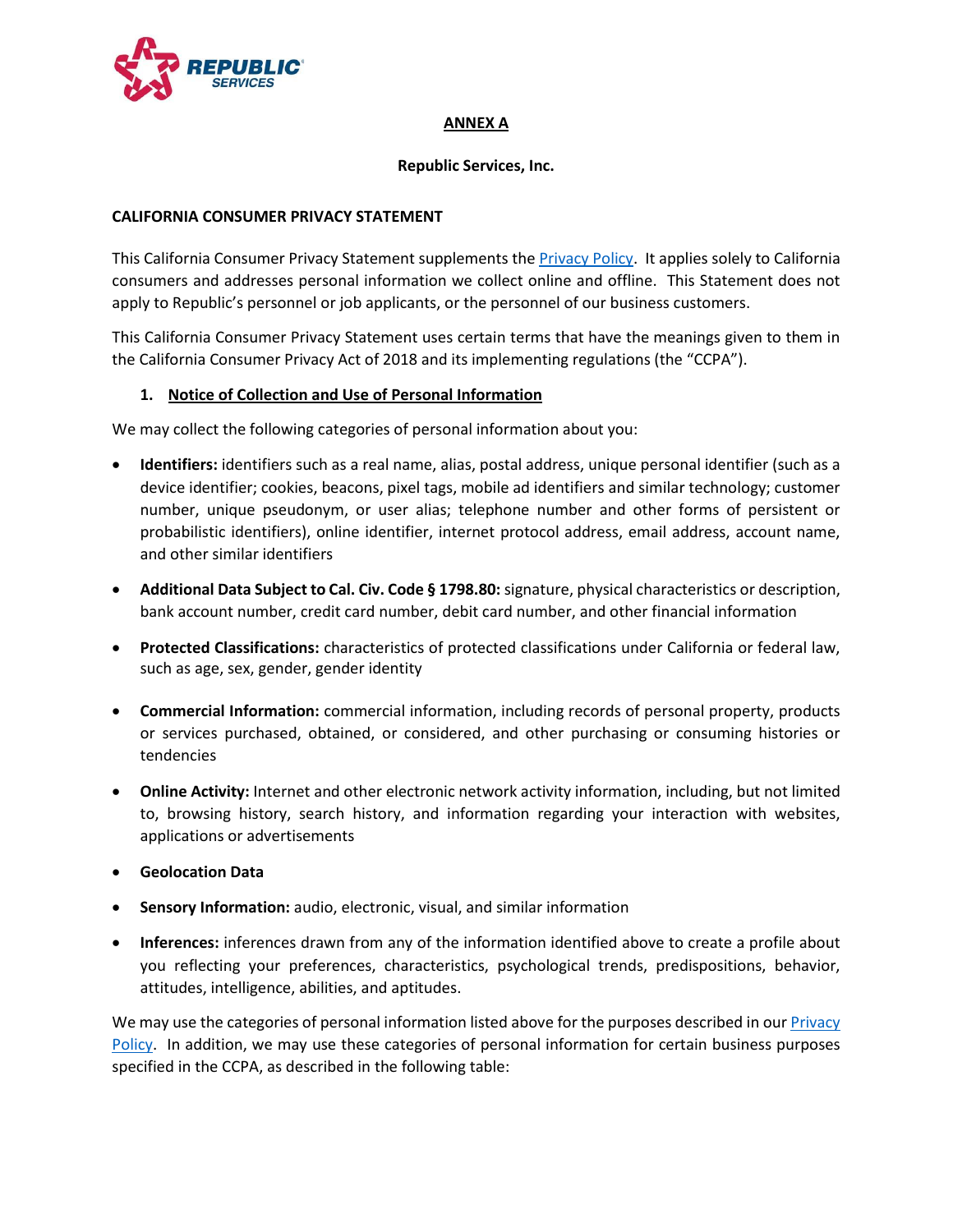

| <b>Purposes</b>                                                                                                                                                                                                                                                                                                                 | <b>Categories of Personal Information</b>                                                                                                                                                                                                                                                                               |
|---------------------------------------------------------------------------------------------------------------------------------------------------------------------------------------------------------------------------------------------------------------------------------------------------------------------------------|-------------------------------------------------------------------------------------------------------------------------------------------------------------------------------------------------------------------------------------------------------------------------------------------------------------------------|
| Performing services, including maintaining or<br>servicing accounts, providing customer<br>service, processing or fulfilling orders and<br>transactions, verifying customer information,<br>processing payments, providing advertising<br>or marketing services, providing analytics<br>services, or providing similar services | Identifiers<br>$\bullet$<br>Additional Data Subject to Cal. Civ. Code §<br>$\bullet$<br>1798.80<br><b>Protected Classifications</b><br>$\bullet$<br><b>Commercial Information</b><br>$\bullet$<br><b>Online Activity</b><br>$\bullet$<br><b>Geolocation Data</b><br>$\bullet$<br>Sensory Information<br>٠<br>Inferences |
| Auditing related to a current interaction with<br>you and concurrent transactions, including,<br>but not limited to, counting ad impressions to<br>unique visitors, verifying positioning and<br>quality of ad impressions, and auditing<br>compliance                                                                          | Identifiers<br>$\bullet$<br>Additional Data Subject to Cal. Civ. Code §<br>$\bullet$<br>1798.80<br><b>Commercial Information</b><br>$\bullet$<br><b>Online Activity</b><br>٠<br><b>Geolocation Data</b><br>$\bullet$<br>Sensory Information<br>$\bullet$<br>Inferences                                                  |
| Short-term, transient use, including, but not<br>limited to, the contextual customization of<br>ads shown as part of the same interaction                                                                                                                                                                                       | Identifiers<br>$\bullet$<br><b>Commercial Information</b><br>$\bullet$<br><b>Online Activity</b><br>$\bullet$<br><b>Geolocation Data</b><br>$\bullet$<br>Sensory Information<br>٠<br>Inferences<br>٠                                                                                                                    |
| Detecting security incidents, protecting<br>against malicious, deceptive, fraudulent, or<br>illegal activity, and prosecuting those<br>responsible for that activity                                                                                                                                                            | Identifiers<br>$\bullet$<br>Additional Data Subject to Cal. Civ. Code §<br>٠<br>1798.80<br><b>Commercial Information</b><br>٠<br><b>Online Activity</b><br><b>Geolocation Data</b><br>Sensory Information<br>Inferences                                                                                                 |
| Debugging to identify and repair errors that<br>impair existing intended functionality                                                                                                                                                                                                                                          | Identifiers<br>$\bullet$<br><b>Online Activity</b><br>$\bullet$<br><b>Geolocation Data</b><br>٠<br>Sensory Information<br>Inferences                                                                                                                                                                                    |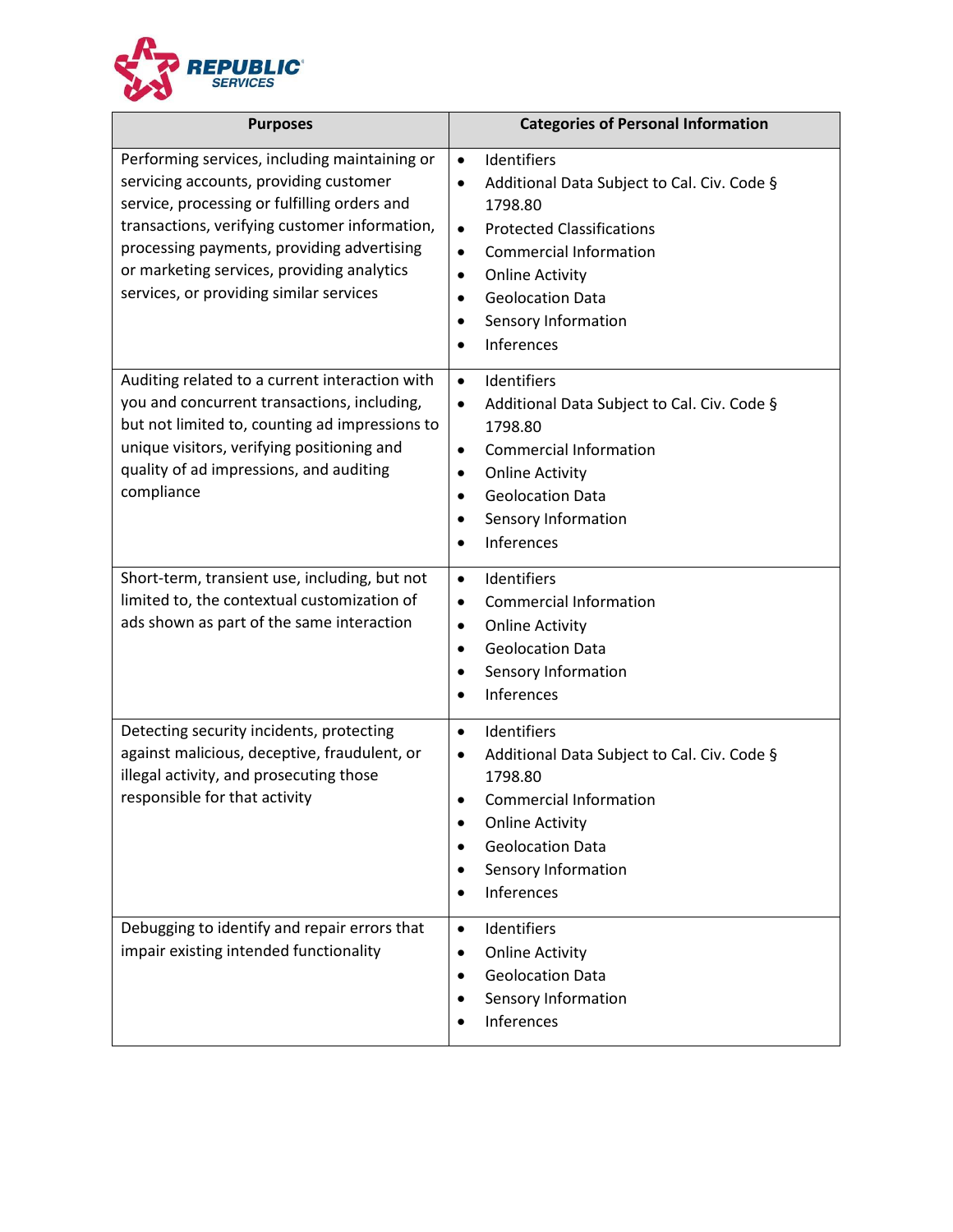

| <b>Purposes</b>                                                                                                                                                                                                                                                                                              | <b>Categories of Personal Information</b>                                                                                                                                                                                                                                                     |
|--------------------------------------------------------------------------------------------------------------------------------------------------------------------------------------------------------------------------------------------------------------------------------------------------------------|-----------------------------------------------------------------------------------------------------------------------------------------------------------------------------------------------------------------------------------------------------------------------------------------------|
| Undertaking internal research for<br>technological development and<br>demonstration                                                                                                                                                                                                                          | <b>Identifiers</b><br>Additional Data Subject to Cal. Civ. Code §<br>1798.80<br><b>Commercial Information</b><br><b>Online Activity</b><br><b>Geolocation Data</b><br>Sensory Information<br><b>Inferences</b>                                                                                |
| Undertaking activities to verify or maintain<br>the quality or safety of a service or device<br>that is owned, manufactured, manufactured<br>for, or controlled by us, and to improve,<br>upgrade, or enhance the service or device<br>that is owned, manufactured, manufactured<br>for, or controlled by us | <b>Identifiers</b><br>$\bullet$<br>Additional Data Subject to Cal. Civ. Code §<br>$\bullet$<br>1798.80<br><b>Protected Classifications</b><br>$\bullet$<br>Commercial Information<br>$\bullet$<br><b>Online Activity</b><br>٠<br><b>Geolocation Data</b><br>Sensory Information<br>Inferences |

# **2. Our Prior Collection, Use and Disclosure of Personal Information**

We may have collected and used your personal information, as described in Section 1 above, during the 12-month period prior to the effective date of this California Consumer Privacy Statement. For the personal information collected during that timeframe, we describe below: (a) the categories of sources from which we may have obtained the personal information, (b) the categories of third parties with whom we may have shared the information, (c) the categories of personal information we may have sold, and (d) the categories of personal information we may have disclosed for a business purpose.

## *a. Sources of Personal Information*

We may have obtained personal information about you from various sources, as described below.

| <b>Categories of Sources of Data Collection</b>                    | <b>Categories of Personal Information</b>                                                                                                                                                                                                              |
|--------------------------------------------------------------------|--------------------------------------------------------------------------------------------------------------------------------------------------------------------------------------------------------------------------------------------------------|
| Directly from you, such as when you register an<br>account with us | <b>Identifiers</b><br>$\bullet$<br>Additional Data Subject to Cal. Civ. Code §<br>٠<br>1798.80<br><b>Protected Classifications</b><br>$\bullet$<br><b>Commercial Information</b><br><b>Online Activity</b><br>Sensory Information<br><b>Inferences</b> |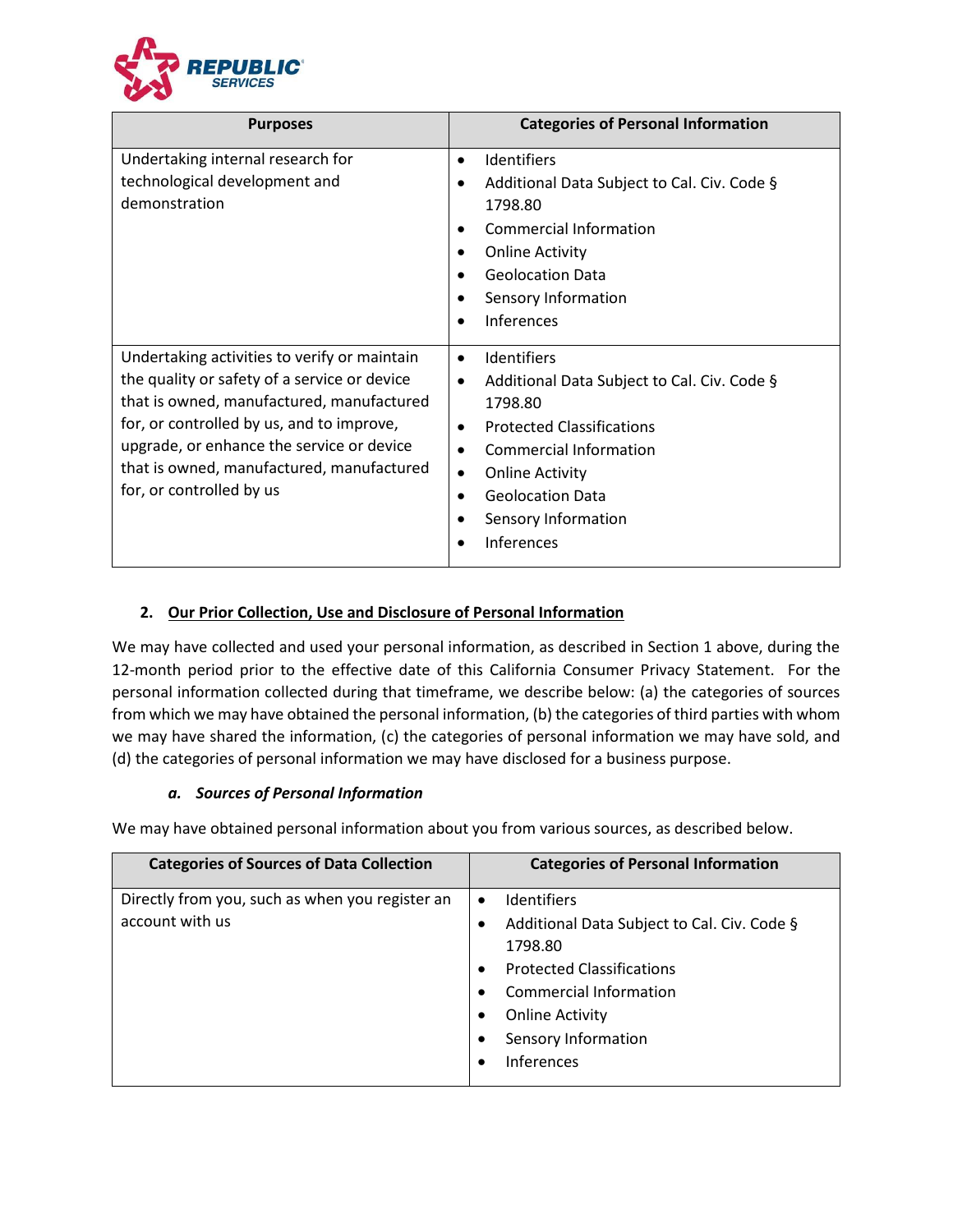

| <b>Categories of Sources of Data Collection</b>               | <b>Categories of Personal Information</b>                                                                                                                                                                                                                                                               |
|---------------------------------------------------------------|---------------------------------------------------------------------------------------------------------------------------------------------------------------------------------------------------------------------------------------------------------------------------------------------------------|
| From your devices, such as when you visit our<br><b>Sites</b> | Identifiers<br>$\bullet$<br><b>Online Activity</b><br>٠<br><b>Geolocation Data</b><br>٠<br>Sensory Information<br>٠<br>Inferences<br>$\bullet$                                                                                                                                                          |
| Our affiliates                                                | Identifiers<br>$\bullet$<br>Additional Data Subject to Cal. Civ. Code §<br>1798.80<br><b>Protected Classifications</b><br>$\bullet$<br><b>Commercial Information</b><br>$\bullet$<br><b>Online Activity</b><br>٠<br><b>Geolocation Data</b><br>٠<br>Sensory Information<br>٠<br>Inferences<br>$\bullet$ |
| Vendors who provide services on our behalf                    | Identifiers<br>$\bullet$<br>Additional Data Subject to Cal. Civ. Code §<br>٠<br>1798.80<br><b>Protected Classifications</b><br>$\bullet$<br><b>Commercial Information</b><br><b>Online Activity</b><br>٠<br><b>Geolocation Data</b><br>$\bullet$<br>Sensory Information<br>٠<br>Inferences              |
| Joint marketing partners                                      | Identifiers<br>$\bullet$<br><b>Commercial Information</b><br>$\bullet$<br><b>Online Activity</b><br><b>Geolocation Data</b><br>Sensory Information<br>Inferences                                                                                                                                        |
| Social networks                                               | Identifiers<br>$\bullet$<br>Additional Data Subject to Cal. Civ. Code §<br>$\bullet$<br>1798.80<br><b>Protected Classifications</b><br>٠<br><b>Commercial Information</b><br><b>Online Activity</b><br>٠<br><b>Geolocation Data</b><br>Sensory Information<br>Inferences                                |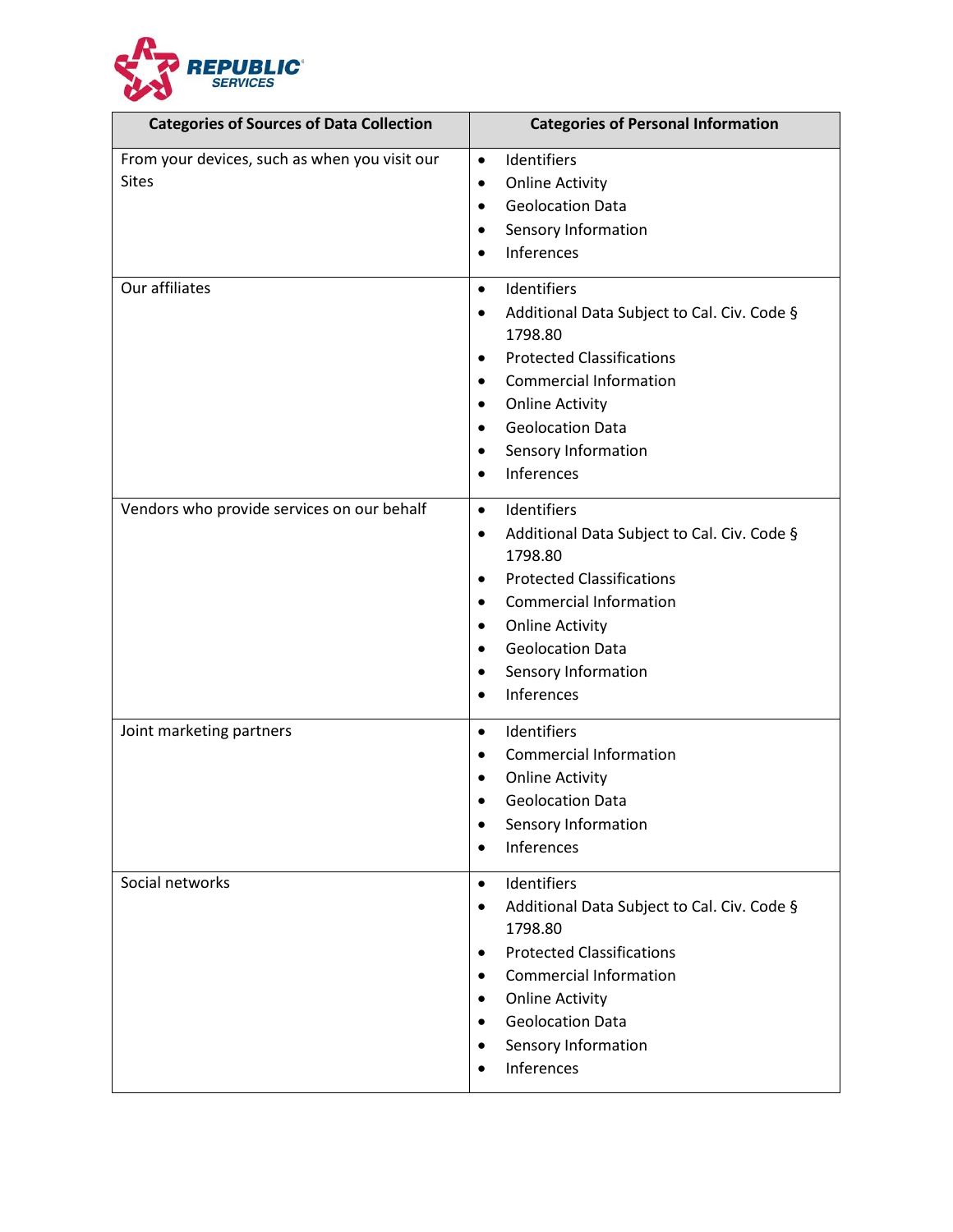

| <b>Categories of Sources of Data Collection</b> | <b>Categories of Personal Information</b>                                                                                                                                                                                                                                       |
|-------------------------------------------------|---------------------------------------------------------------------------------------------------------------------------------------------------------------------------------------------------------------------------------------------------------------------------------|
| Online advertising services                     | <b>Identifiers</b><br>$\bullet$<br>Commercial Information<br><b>Online Activity</b><br><b>Geolocation Data</b><br>Sensory Information<br><b>Inferences</b>                                                                                                                      |
| Government entities                             | <b>Identifiers</b><br>$\bullet$<br>Additional Data Subject to Cal. Civ. Code §<br>٠<br>1798.80<br><b>Protected Classifications</b><br>Commercial Information<br><b>Online Activity</b><br>٠<br><b>Geolocation Data</b><br>$\bullet$<br>Sensory Information<br><b>Inferences</b> |

# *b. Sharing of Personal Information*

We may have shared your personal information with certain categories of third parties, as described below.

| <b>Categories of Third Parties</b>                                     | <b>Categories of Personal Information</b>                                                                                                                                                                                                                                                    |
|------------------------------------------------------------------------|----------------------------------------------------------------------------------------------------------------------------------------------------------------------------------------------------------------------------------------------------------------------------------------------|
| Our affiliates                                                         | Identifiers<br>$\bullet$<br>Additional Data Subject to Cal. Civ. Code §<br>$\bullet$<br>1798.80<br><b>Protected Classifications</b><br>٠<br><b>Commercial Information</b><br><b>Online Activity</b><br>٠<br><b>Geolocation Data</b><br>Sensory Information<br><b>Inferences</b><br>$\bullet$ |
| Vendors who provide services on our behalf                             | Identifiers<br>$\bullet$<br>Commercial Information<br><b>Online Activity</b><br>٠<br><b>Geolocation Data</b><br>$\bullet$<br>Sensory Information<br>Inferences<br>$\bullet$                                                                                                                  |
| Professional services organizations, such as<br>auditors and law firms | Identifiers<br>$\bullet$                                                                                                                                                                                                                                                                     |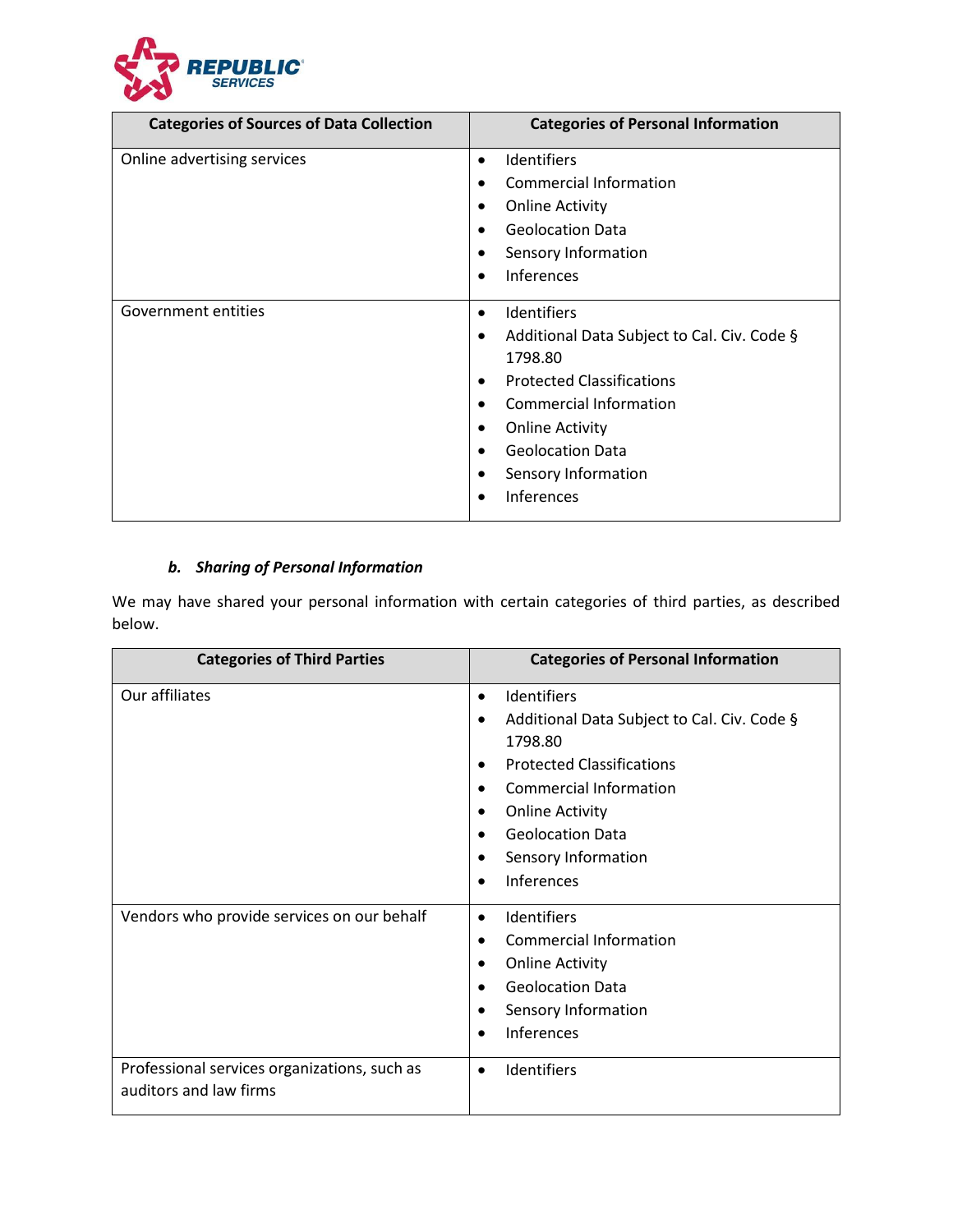

| <b>Categories of Third Parties</b> | <b>Categories of Personal Information</b>                                                                                                                                                                                                                                                  |
|------------------------------------|--------------------------------------------------------------------------------------------------------------------------------------------------------------------------------------------------------------------------------------------------------------------------------------------|
|                                    | Additional Data Subject to Cal. Civ. Code §<br>$\bullet$<br>1798.80<br><b>Protected Classifications</b><br>٠<br><b>Commercial Information</b><br>٠<br><b>Online Activity</b><br>٠<br>Sensory Information<br>$\bullet$<br><b>Inferences</b><br>$\bullet$                                    |
| Our joint marketing partners       | Identifiers<br>٠<br><b>Commercial Information</b><br>٠<br><b>Online Activity</b><br>٠<br><b>Geolocation Data</b><br>٠<br>Sensory Information<br>٠<br><b>Inferences</b>                                                                                                                     |
| Online advertising services        | Identifiers<br>$\bullet$<br><b>Commercial Information</b><br>٠<br><b>Online Activity</b><br>٠<br><b>Geolocation Data</b><br>٠<br>Sensory Information<br>$\bullet$<br>Inferences                                                                                                            |
| Government entities                | Identifiers<br>$\bullet$<br>Additional Data Subject to Cal. Civ. Code §<br>٠<br>1798.80<br><b>Protected Classifications</b><br>٠<br><b>Commercial Information</b><br>٠<br><b>Online Activity</b><br>$\bullet$<br><b>Geolocation Data</b><br>Sensory Information<br>Inferences<br>$\bullet$ |
| Advertising networks               | Identifiers<br>$\bullet$<br><b>Commercial Information</b><br><b>Online Activity</b><br>٠<br><b>Geolocation Data</b><br>Sensory Information<br>٠<br>Inferences                                                                                                                              |
| Internet service providers         | Identifiers<br>$\bullet$<br><b>Commercial Information</b><br>$\bullet$<br><b>Online Activity</b><br>$\bullet$<br><b>Geolocation Data</b><br>$\bullet$<br>Sensory Information                                                                                                               |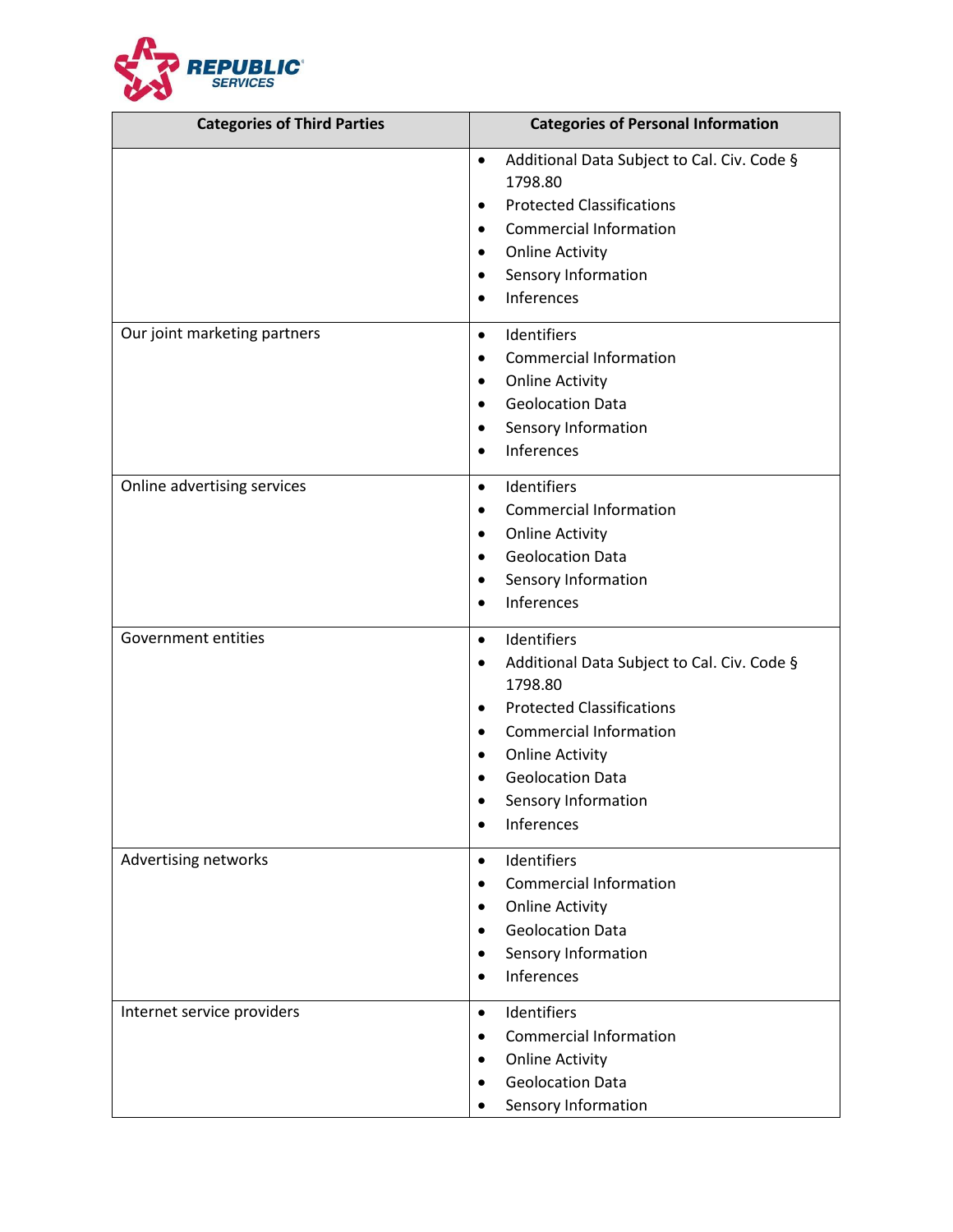

| <b>Categories of Third Parties</b> | <b>Categories of Personal Information</b>                                                                                                                                                                                                                                                               |
|------------------------------------|---------------------------------------------------------------------------------------------------------------------------------------------------------------------------------------------------------------------------------------------------------------------------------------------------------|
|                                    | Inferences<br>$\bullet$                                                                                                                                                                                                                                                                                 |
| Data analytics providers           | Identifiers<br>$\bullet$<br>Additional Data Subject to Cal. Civ. Code §<br>$\bullet$<br>1798.80<br><b>Commercial Information</b><br>٠<br><b>Online Activity</b><br><b>Geolocation Data</b><br>Sensory Information<br><b>Inferences</b>                                                                  |
| Operating systems and platforms    | Identifiers<br>$\bullet$<br><b>Online Activity</b><br>٠<br><b>Geolocation Data</b><br>$\bullet$<br>Sensory Information<br>٠                                                                                                                                                                             |
| Social networks                    | Identifiers<br>$\bullet$<br>Additional Data Subject to Cal. Civ. Code §<br>٠<br>1798.80<br><b>Protected Classifications</b><br>$\bullet$<br><b>Commercial Information</b><br>$\bullet$<br><b>Online Activity</b><br>٠<br><b>Geolocation Data</b><br>$\bullet$<br>Sensory Information<br>٠<br>Inferences |

## *c. Sale of Personal Information*

We do not sell your personal information in exchange for monetary compensation. We may allow certain third parties (such as online advertising services) to collect your personal information via automated technologies on our Sites in exchange for non-monetary consideration. We share the categories of personal information listed below for online advertising purposes as described in our Privacy Policy. You have the right to opt out of this disclosure of your information, which may be considered a "sale" under California law.

During the 12-month period prior to the effective date of this California Consumer Privacy Statement, we may have sold the following categories of personal information:

• Identifiers such as a real name, alias, postal address, unique personal identifier (such as a device identifier; cookies, beacons, pixel tags, mobile ad identifiers and similar technology; customer number, unique pseudonym, or user alias; telephone number and other forms of persistent or probabilistic identifiers), online identifier, internet protocol address, email address, account name, and other similar identifiers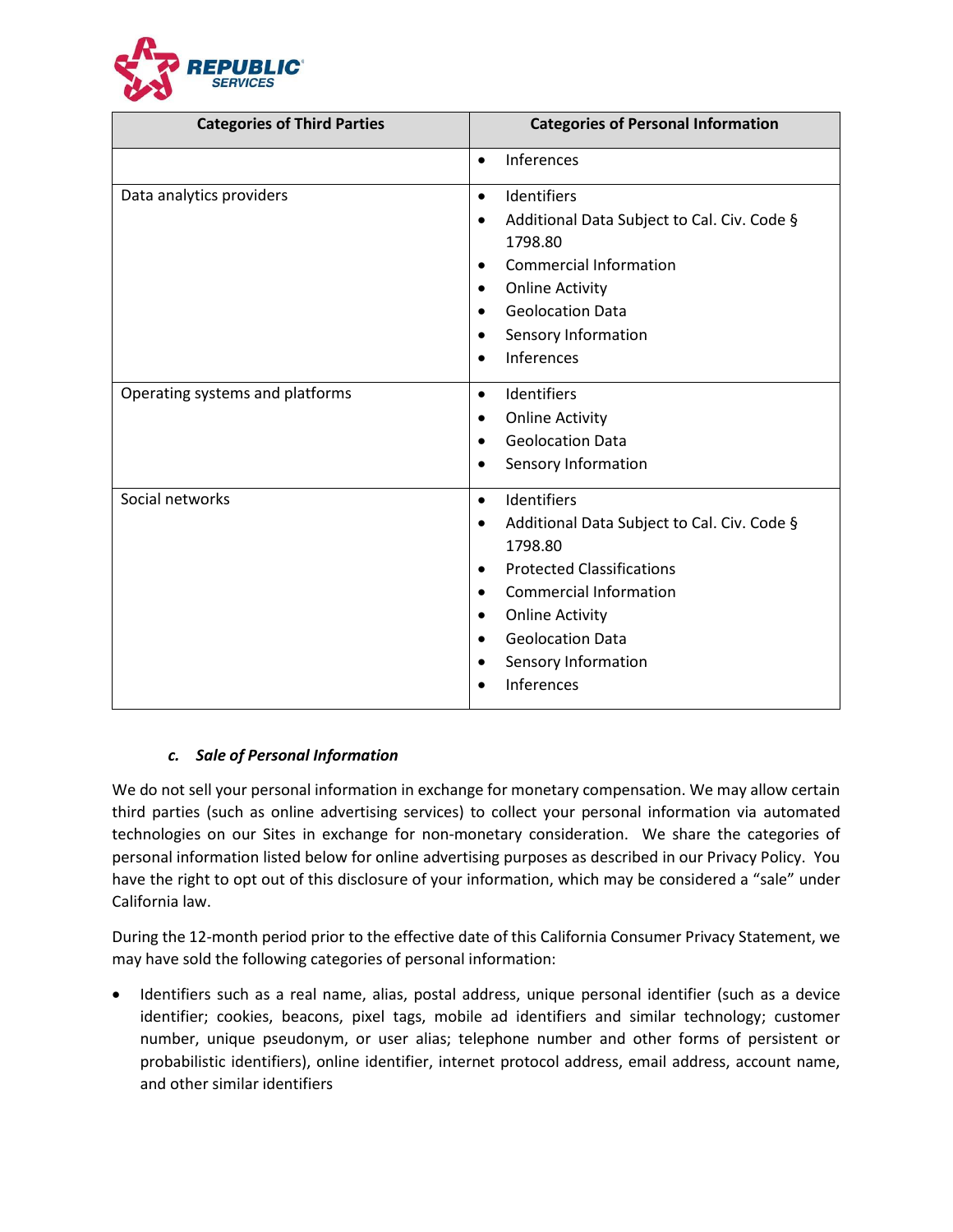

- Commercial information, including records of personal property, products or services purchased, obtained, or considered, and other purchasing or consuming histories or tendencies
- Internet and other electronic network activity information, including, but not limited to, browsing history, search history, and information regarding your interaction with websites, applications or advertisements
- Inferences drawn from any of the information identified above to create a profile about you reflecting your preferences, characteristics, psychological trends, predispositions, behavior, attitudes, intelligence, abilities, and aptitudes

We do not sell the personal information of minors under 16 years of age without affirmative authorization if we have actual knowledge of the individual's age.

## *d. Disclosure of Personal Information for a Business Purpose*

We may have disclosed to third parties for a business purpose the following categories of personal information:

- o Identifiers
- o Additional Data Subject to Cal. Civ. Code § 1798.80
- o Protected Classifications
- o Commercial Information
- o Online Activity
- o Geolocation Data
- o Sensory Information
- o Inferences

#### **3. California Consumer Privacy Rights**

You have certain choices regarding your personal information, as described below.

Access: You have the right to request, twice in a 12-month period, that we disclose to you the personal information we have collected, used, disclosed and sold about you during the past 12 months.

Deletion: You have the right to request that we delete certain personal information we have collected from you.

Opt-Out of Sale: You have the right to opt-out of the sale of your personal information.

Shine the Light Request: You also may have the right to request that we provide you with (a) a list of certain categories of personal information we have disclosed to third parties for their direct marketing purposes during the immediately preceding calendar year and (b) the identity of those third parties.

**How to Submit a Request.** To submit an access or deletion request, [click here](https://submit-irm.trustarc.com/services/validation/c3a84b1c-118e-414f-85a3-4a787bb97250) or call us at 833-455-0316. To submit a Shine the Light request, email us at privacy@republicservices.com. To opt-out of the sale of your personal information[, click here](https://submit-irm.trustarc.com/services/validation/c3a84b1c-118e-414f-85a3-4a787bb97250) or call us at 833-455-0316.